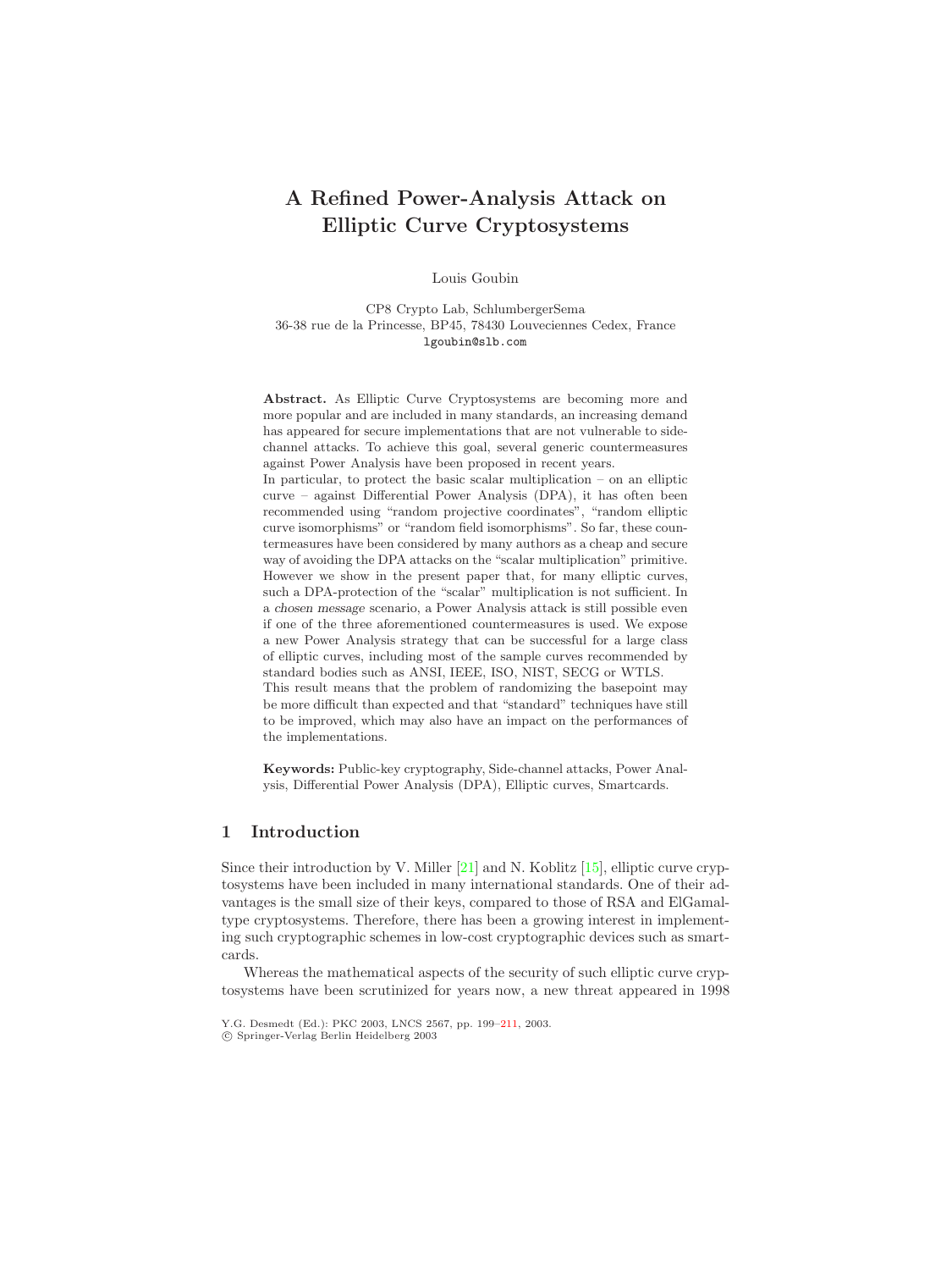<span id="page-1-0"></span>when P. Kocher *et al.* [\[16,](#page-11-2) [17\]](#page-11-3) introduced attacks based on power analysis. The idea of this new class of attacks is to monitor the power consumption of the electronic device while it is performing the cryptographic computation and then to use a statistical analysis of the measured consumption curves to deduce some information about the secret key stored in the device. The initial focus was on symmetric cryptosystems such as DES but public key cryptosystems were also shown vulnerable, including RSA [\[20\]](#page-11-4) and elliptic curve cryptosystems [\[7\]](#page-10-0).

The simple power analysis (SPA) only uses a single observed information. Two main stategies have been suggested to avoid this SPA attack.

The first strategy consists in hiding the fact that, during the computation of a scalar multiplication  $d.P$  ( $d$  being an integer and  $P$  a point of the elliptic curve), the nature of the basic operations (*e.g.* addition or doubling) executed at each step depends on the value of the secret exponent d. Following this strategy, J.S. Coron proposed the "double-and-add-always" method [\[7\]](#page-10-0). The "Montgomery" method [\[23\]](#page-11-5) also proved useful, giving a natural way of avoiding both timing and SPA attacks  $[25, 27]$  $[25, 27]$  $[25, 27]$ . For binary fields  $GF(2<sup>m</sup>)$  a trick allows the computation of the scalar multiplication to be performed without using the y-coordinates  $[1,$ 19. This property was extended to the case of prime fields  $GF(p)$  for elliptic curves which have "Montgomery-form" [\[28,](#page-11-9) [22\]](#page-11-10) and then for any elliptic curve on  $GF(p)$  [\[12,](#page-10-2) [4,](#page-10-3) [8\]](#page-10-4).

The second strategy consists in using indistinguishable addition and doubling in the scalar multiplication [\[5\]](#page-10-5). This has been shown feasible for some classes of curves over a prime field  $GF(p)$ : Hesse-type [\[29,](#page-11-11) [13\]](#page-11-12) and Jacobi-type [\[18\]](#page-11-13) elliptic curves give a unified formula for computing both addition and doubling. A unified formula was recently proposed by E. Brier and M. Joye  $[4]$  to achieve the same indistinguishability for any elliptic curve on  $GF(2<sup>m</sup>)$  or  $GF(p)$ . For the binary field case, the insertion of dummy operations is also possible [\[3\]](#page-10-6) to build an indistinguishable adding and doubling.

As pointed out in  $[7, 27, 14]$  $[7, 27, 14]$  $[7, 27, 14]$  $[7, 27, 14]$  $[7, 27, 14]$ , these anti-SPA methods are not sufficient to prevent DPA attacks. However, many countermeasures have been proposed to transform an SPA-resistant scheme into a DPA-resistant scheme.

In [\[7\]](#page-10-0), J.S. Coron suggested three anti-DPA methods: randomizing the secret exponent  $d$ , adding a random point  $R$  to  $P$  and using randomized projective homogeneous coordinates. The first two methods have been considered with skepticism in  $[27]$  and  $[12]$ , but the third one is widely accepted: see  $[25]$ ,  $[27]$ or [\[18\]](#page-11-13).

In the same spirit, M. Joye and C. Tymen [\[14\]](#page-11-14) proposed two other generic methods: performing the computations in another elliptic curve which is deduced from the usual one through a random isomorphism, and performing the basic field operations with another representation of the field which is deduced from the usual one though a random field isomorphism. Note that [\[14\]](#page-11-14) also gives a specific method for ABC curves (see also [\[9\]](#page-10-7)).

Hence [\[7,](#page-10-0) [14\]](#page-11-14) propose three generic methods ("random projective coordinates", "random elliptic curve isomorphisms" and "random field isomorphisms"), which so far have been considered by many authors as a cheap and secure way of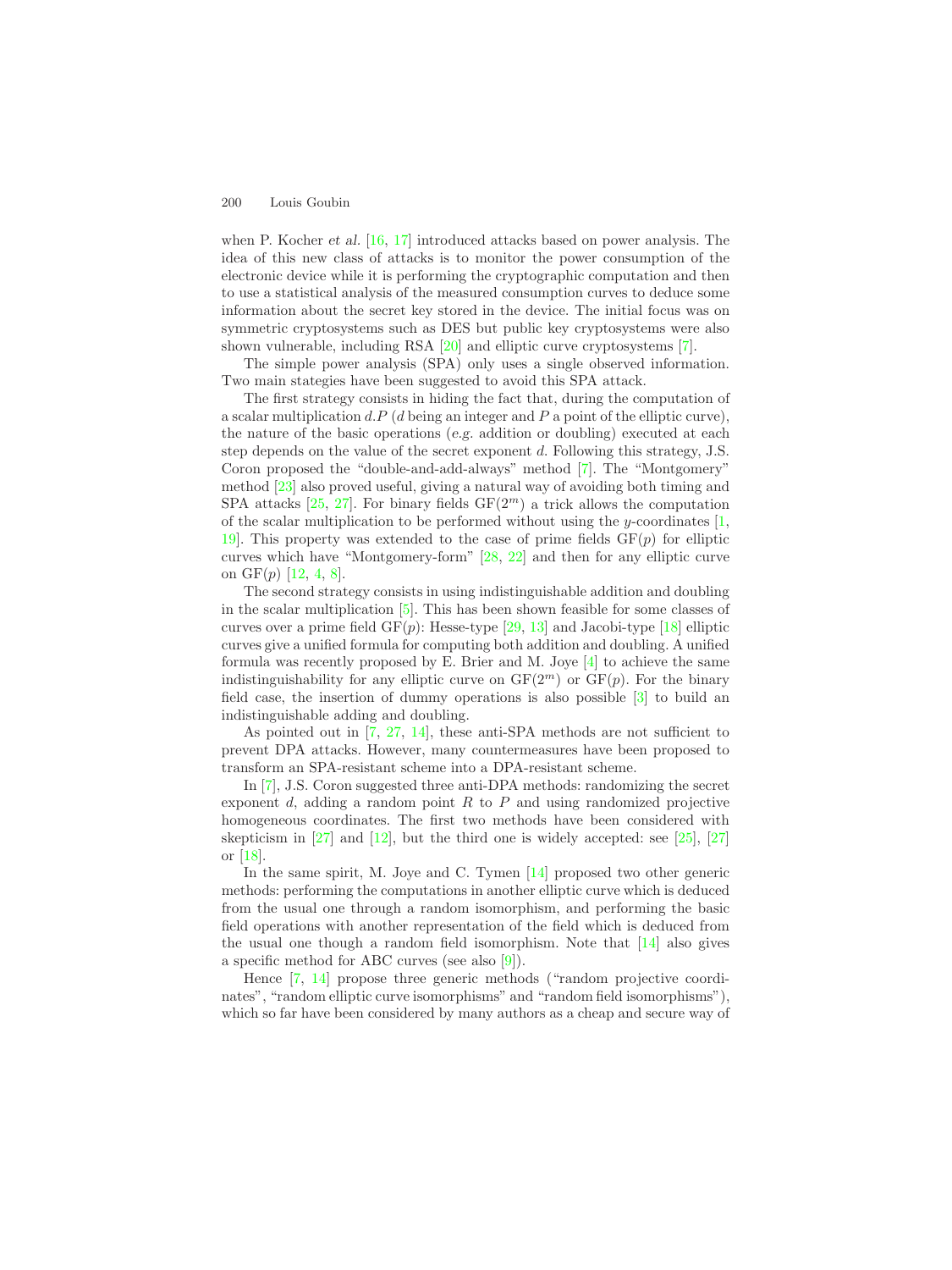<span id="page-2-0"></span>thwarting the DPA attacks: see *e.g.* [\[26\]](#page-11-15), [\[3\]](#page-10-6), [\[12\]](#page-10-2). For example it is stated in [\[4\]](#page-10-3) that DPA attacks are not really a threat for elliptic curve cryptography since they are easily avoided by randomizing the inputs.

However, in the present paper we prove that, for a large class of elliptic curves, a Power Analysis attack can still work, even if we apply one of the three countermeasures above (together with an SPA countermeasure, such as "Addand-double always", the Montgomery method, or a unified add/double formula).

In our scenario, the attacker can choose the message, *i.e.* the input of the "scalar multiplication" primitive. The only way the sensitive data are blinded is by using random projective coordinates (for the input), random elliptic curve isomorphisms (for the curve itself) or random field isomorphism (for the algebraic structure).

The paper is organized as follows. In section 2, we give the mathematical background about elliptic curves and scalar multiplication. In section 3, we describe our new strategy of attack, for each of the three DPA-countermeasures of [\[7,](#page-10-0) [14\]](#page-11-14). In section 4, we study more precisely the necessary conditions on the elliptic curve for our attack to work, and show that most of the sample curves proposed by standardization bodies [\[2,](#page-10-8) [10,](#page-10-9) [11,](#page-10-10) [24,](#page-11-16) [30,](#page-12-1) [31\]](#page-12-2) verify these conditions.

## **2 Mathematical Background**

#### **2.1 Parametrizations of Elliptic Curves**

**General (affine) Weierstraß Form** We consider the elliptic curve defined over a field  $K$  by its Weierstraß equation:

$$
E: y^2 + a_1xy + a_3y = x^3 + a_2x^2 + a_4x + a_6.
$$

We denote by  $E(K)$  the set of points  $(x, y) \in K^2$  satisfying this equation. If we introduce a formal "point at infinity" denoted by  $\mathcal{O}$ , the set  $E(K) \bigcup \mathcal{O}$  can be equiped with an operation  $+$  which makes it an abelian group whose identity element is  $\mathcal{O}$ .

**Projective Coordinates** To avoid costly inversions, it is convenient to use projective coordinates. Among many possibilities developed in [\[6\]](#page-10-11), we describe *homogeneous* and *Jacobian* projective coordinates.

Homogeneous projective coordinates are obtained by setting  $x = X/Z$  and  $y = Y/Z$ , so that the general Weierstraß equation becomes

$$
E: Y^2Z + a_1XYZ + a_3YZ^2 = X^3 + a_2X^2Z + a_4XZ^2 + a_6Z^3.
$$

The point at infinity  $\mathcal O$  is then represented by  $(0, \theta, 0)$  for some  $\theta \in K^*$ , the affine point  $(x, y)$  is represented by a projective point  $(\theta x, \theta y, \theta)$  for some  $\theta \in K^*$  and a projective point  $(X, Y, Z) \neq \mathcal{O}$  corresponds to the affine point  $(X/Z, Y/Z)$ .

Jacobian projective coordinates are obtained by setting  $x = X/Z^2$  and  $y =$  $Y/Z<sup>3</sup>$ , so that the general Weierstraß equation becomes

$$
E: Y^2 + a_1XYZ + a_3YZ^3 = X^3 + a_2X^2Z^2 + a_4XZ^4 + a_6Z^6.
$$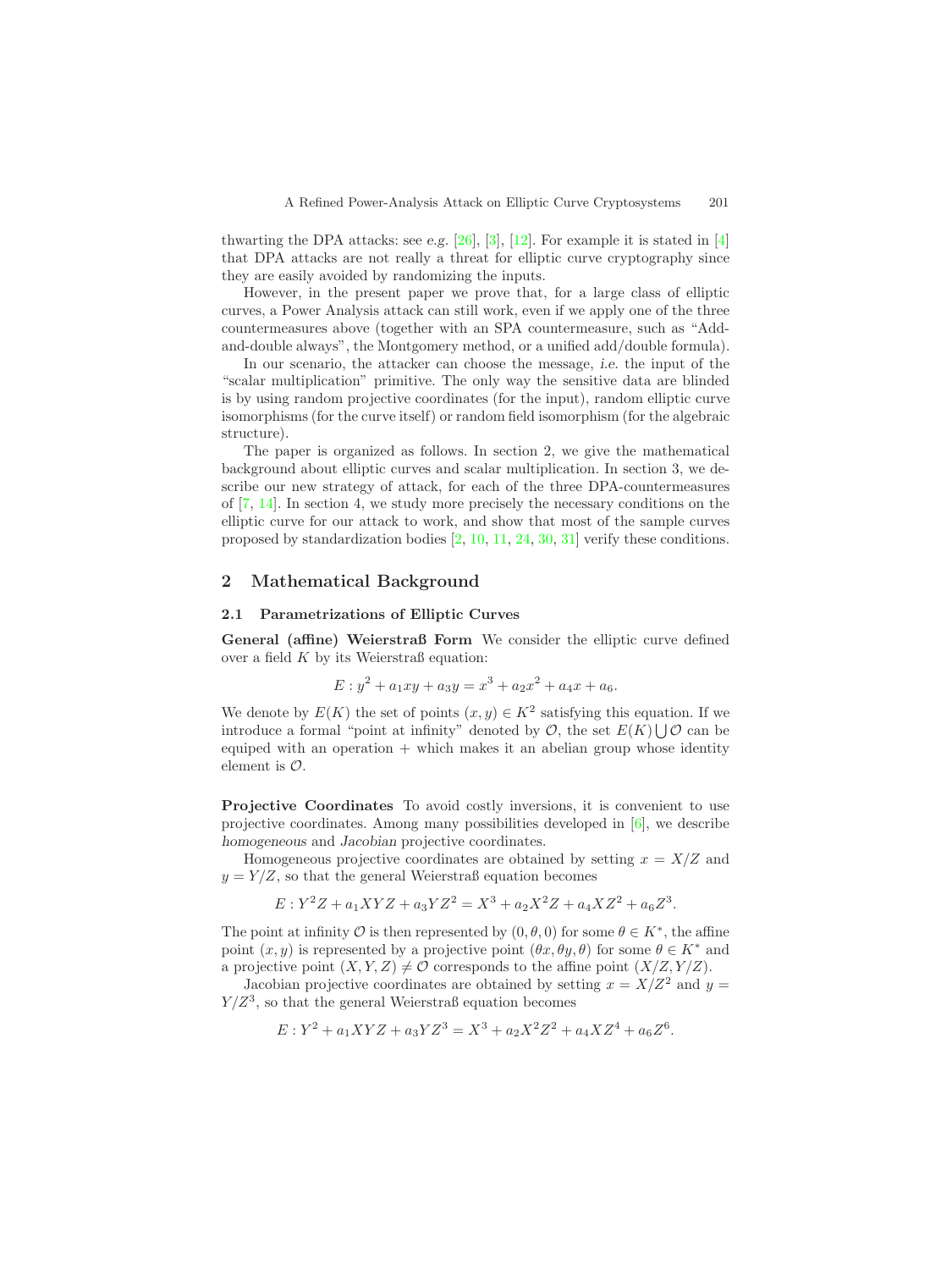<span id="page-3-0"></span>The point at infinity  $\mathcal O$  is then represented by  $(\theta^2, \theta^3, 0)$  for some  $\theta \in K^*$ , the affine point  $(x, y)$  is represented by a projective point  $(\theta^2 x, \theta^3 y, \theta)$  for some  $\theta \in K^*$  and a projective point  $(X, Y, Z) \neq \mathcal{O}$  corresponds to the affine point  $(X/Z^2, Y/Z^3)$ .

**Simplified (affine) Weierstraß Forms** When Char( $K$ )  $\neq$  2, 3, the general Weierstraß equation can be simplified to

$$
E: y^2 = x^3 + ax + b
$$

and the addition formulas, giving  $P + Q = (x_3, y_3)$  from  $P = (x_1, y_1)$  and  $Q = (x_2, y_2)$ , become

$$
\begin{cases} x_3 = \lambda^2 - x_1 - x_2 \\ y_3 = \lambda (x_1 - x_3) - y_1 \end{cases} \text{ with } \lambda = \begin{cases} \frac{y_1 - y_2}{x_1 - x_2} & \text{if } P \neq Q \\ \frac{3x_1^2 + a}{2y_1} & \text{if } P = Q \end{cases}
$$

When  $Char(K) = 2$  and the curve is non-supersingular, the general Weierstraß equation can be simplified to

$$
E: y^2 + xy = x^3 + ax^2 + b
$$

and the addition formulas to

$$
\begin{cases} x_3 = \lambda^2 + \lambda + a + x_1 + x_2 \\ y_3 = \lambda(x_1 + x_3) + x_3 + y_1 \end{cases}
$$
 with  $\lambda = \begin{cases} \frac{y_1 - y_2}{x_1 - x_2} & \text{if } P \neq Q \\ x_1 + \frac{y_1}{x_1} & \text{if } P = Q \end{cases}$ 

**Montgomery Form** In order to ease the additions, P.L. Montgomery considered in  $[23]$  the family of elliptic curves of the following form (on a field K of characteristic  $\neq 2$ :

$$
E: By^2 = x^3 + Ax^2 + x \quad \text{with } B(A^2 - 4) \neq 0.
$$

As noticed in  $[27]$ , on such elliptic curves, the point  $(0, 0)$  is of order 2 and the cardinality of  $E(K)$  is always divisible by 4.

**Hessian Form** The Hessian-type elliptic curves were considered because they provide a unified formula for adding and doubling. Defined as the intersection of two quadrics, they can be given in the following form (on a field  $K = GF(q)$ ) with  $q \equiv 2 \mod 3$ 

$$
E: x^3 + y^3 + 1 = 3Dxy
$$
 with  $D \in K, D^3 \neq 1$ .

As mentioned in [\[29,](#page-11-11) [13\]](#page-11-12), point  $(-1, 0)$  has order 3, that implies that the cardinality of  $E(K)$  is always divisible by 3.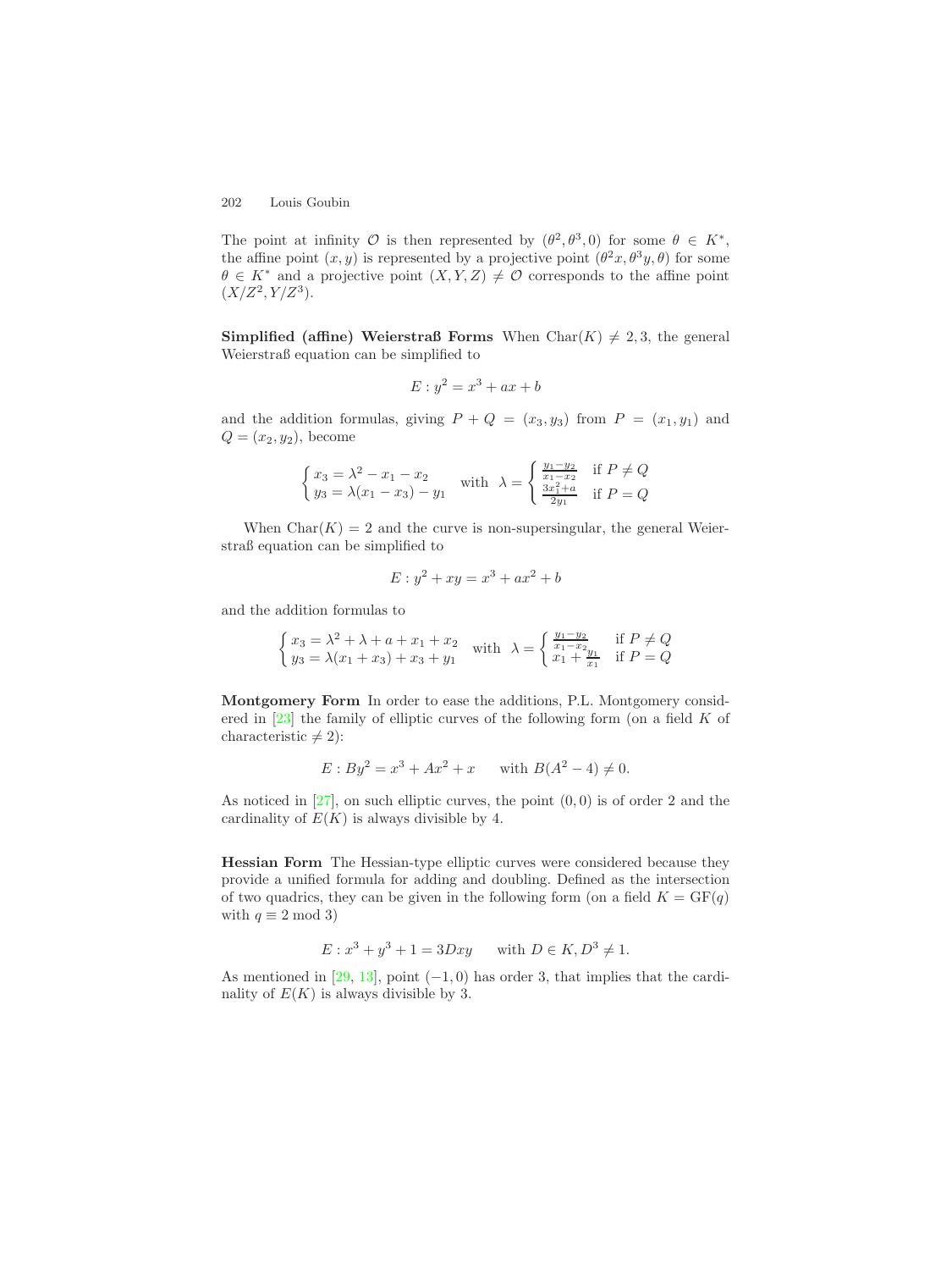#### <span id="page-4-0"></span>**2.2 Usual SPA Countermeasures**

To compute the scalar multiplication d.P, where  $d = d_{n-1}2^{n-1} + d_{n-2}2^{n-2}$  +  $... + d_1 2 + d_0$ , with  $d_{n-1} = 1$  and  $P \in E(K)$ , the following generic schemes have been proposed.

**Classical Binary Method** This method (see Algorithm 1) is analogous to the "square-and-multiply" principle used in RSA. Note that an analogous method exists, which is from the least significant bit. As noticed in [\[7\]](#page-10-0), both are vulnerable to SPA attacks. That is why two other methods were introduced: the "Double-and-add-always" and the "Montgomery" methods.

**Algorithm 1** Binary method (from the most significant bit)

**Require:** *d*, *P* **Ensure:** *Q* = *d.P*  $Q := P$ **for**  $i = n - 2$  down to 0 **do**  $Q := 2.Q$ **if**  $d_i = 1$  **then**  $Q := Q + P$ **end if end for Return** *Q*

**Double-and-Add-Always** This method (Algorithm 2) was proposed in [\[7\]](#page-10-0). Note that an analogous method also exists, which is from the least significant bit [\[7,](#page-10-0) [12\]](#page-10-2). Both are SPA-resistant.

**Algorithm 2** Double-and-add-always (from the most significant bit)

**Require:** *d*, *P* **Ensure:**  $Q_0 = d.P$  $Q_0 := P$ **for**  $i = n - 2$  down to 0 **do**  $Q_0 := 2.Q_0$  $Q_1 := Q_0 + P$  $Q_0 := Q_{d_i}$ **end for Return** *Q*<sup>0</sup>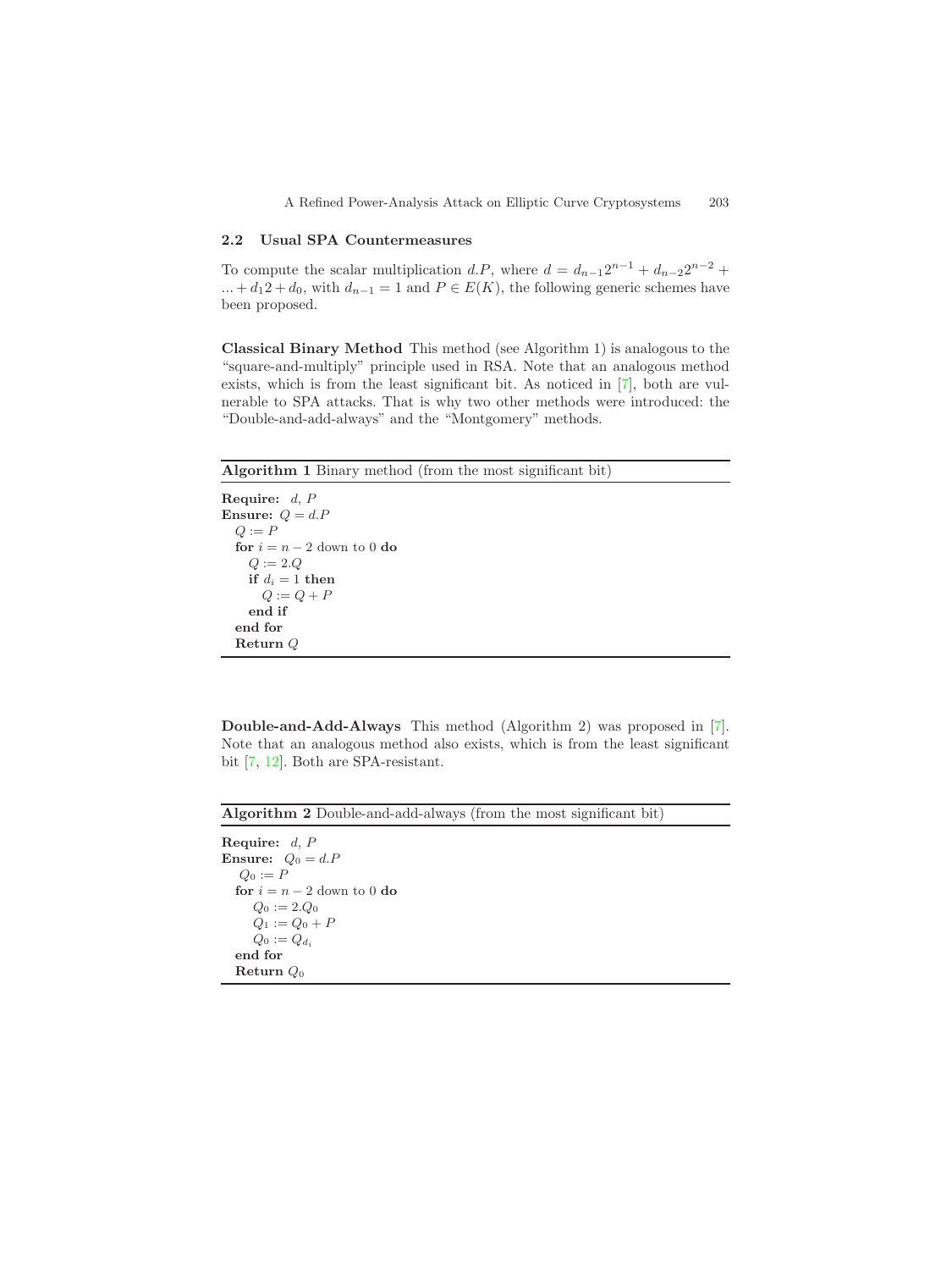<span id="page-5-0"></span>**Montgomery Method** This method (Algorithm 3) was originally proposed in [\[23\]](#page-11-5) and then elaborated in [\[1,](#page-10-1) [19,](#page-11-8) [25,](#page-11-6) [27,](#page-11-7) [28,](#page-11-9) [28,](#page-11-9) [22,](#page-11-10) [12,](#page-10-2) [4,](#page-10-3) [8\]](#page-10-4). It is SPAresistant.

**Algorithm 3** Montgomery's method

**Require:** *d*, *P* **Ensure:**  $Q_0 = d.P$  $Q_0 := P$  $Q_1 := 2.P$ **for**  $i = n - 2$  down to 0 **do** *<sup>Q</sup>*<sup>1</sup>*−d<sup>i</sup>* := *<sup>Q</sup>*<sup>0</sup> <sup>+</sup> *<sup>Q</sup>*<sup>1</sup>  $Q_{d_i} := 2.Q_{d_i}$ **end for Return** *Q*<sup>0</sup>

# **3 Our New Power Analysis Attack**

We present here a Power Analysis attack that can work on many elliptic curves, even if an SPA-countermeasure (such as *Double-and-add-always* or the *Montgomery* method) is used, together with one of three aforementioned DPAcountermeasures (*Random projective coordinates*, *Random elliptic curve isomorphisms* or *Random field isomorphisms*).

## **3.1 The Strategy of the Attack**

In this section, we describe the generic attack on an elliptic curve scalar multiplication, SPA-protected with *Double-and-add-always* or the *Montgomery* method. Note however that the attack is not limited to the case of binary methods (such as Algorithm 2 or Algorithm 3) and can be extended to the case of other addition chains.

Suppose the attacker already knows the highest bits  $d_{n-1}$ , ...,  $d_{i+1}$  of the secret multiplier  $d$ . We illustrate below how he can find the next bit  $d_i$ .

Let us suppose that the elliptic curve  $E(K)$  contains a "special" point  $P_0 \neq$  $\mathcal{O},$  *i.e.* a point  $P_0 \neq \mathcal{O}$  such that one of the (affine or projective) coordinates equals  $0$  in  $K$ .

Note that, for each of the three aforementioned DPA-countermeasures, the randomization does not affect the "special" property of the point  $P_0$  (see section 3.2).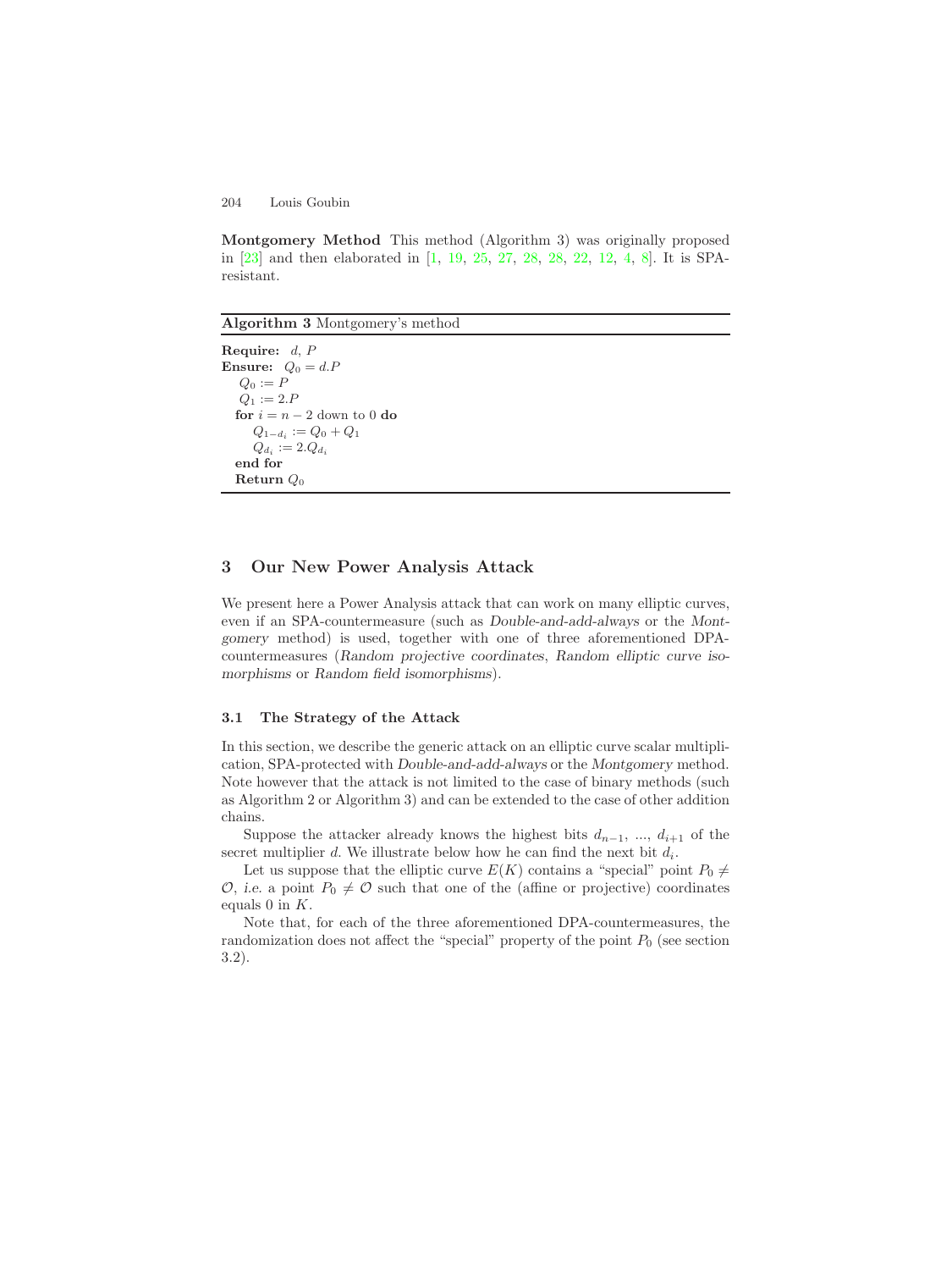**Double-and-Add-Always** In Algorithm 2, for any given input point P, the value  $Q_0$  obtained at the end of the *i*-th step of the loop is

$$
Q_0 = \Big(\sum_{j=i+1}^{n-1} d_j 2^{j-i} + d_i\Big).P.
$$

We then have two cases:

 $-$  If  $d_i = 0$ , the values that appear during the  $(i + 1)$ -st step of the loop are  $\left(\begin{array}{c}n-1\\ \sum\end{array}\right]$  $\sum_{j=i+1}^{n-1} d_j 2^{j-i+1}$ .P and  $\Big(\sum_{j=i+1}^{n-1}$  $\sum_{j=i+1}^{n-1} d_j 2^{j-i+1} + 1.$ .*P*.  $-$  If  $d_i = 1$ , the values that appear during the  $(i + 1)$ -st step of the loop are  $\left(\begin{array}{c}n-1\\ \sum\end{array}\right]$  $\sum_{j=i+1}^{n-1} d_j 2^{j-i+1} + 2$ .P and  $\Big(\sum_{j=i+1}^{n-1}$  $\sum_{j=i+1}^{n-1} d_j 2^{j-i+1} + 3$ . P.

We consider the point  $P_1$  given by

$$
P_1 = \Big[ \Big( \sum_{j=i+1}^{n-1} d_j 2^{j-i+1} + 1 \Big)^{-1} \bmod |E(K)| \Big]. P_0
$$

if  $\left( \begin{array}{c} n-1 \\ \sum \end{array} \right)$  $\sum_{j=i+1}^{n-1} d_j 2^{j-i+1} + 1$  is coprime to  $|E(K)|$  (this corresponds to the guess  $d_i =$  $(0)$ , or

$$
P_1 = \Big[ \Big( \sum_{j=i+1}^{n-1} d_j 2^{j-i+1} + 3 \Big)^{-1} \bmod |E(K)| \Big]. P_0
$$

if  $\left( \begin{array}{c} n-1 \\ \sum \end{array} \right)$  $\sum_{j=i+1}^{n-1} d_j 2^{j-i+1} + 3$ ) is coprime to  $|E(K)|$  (this corresponds to the guess  $d_i =$ 

1). In many cases, both possibilities can be chosen.

Let us now denote by  $C_r$ , for  $1 \leq r \leq R$ , the power consumption curves associated to  $r$  distinct computations of  $d.P_1$ . Because of the randomization performed before each computation, two curves corresponding to the same input value can be different.

We then consider the mean curve

$$
\mathcal{M}_{P_1} = \frac{1}{R} \sum_{r=1}^R C_r.
$$

If the guess for  $d_i$  (*i.e.* the choice for the point  $P_1$ ) is incorrect, then  $\mathcal{M}_{P_1} \simeq 0$ , since the values appearing in the  $(i + 1)$ -st step of the loop in Algorithm 2, are correctly randomized.

On the contrary, if the guess for  $d_i$  is correct, the mean curve  $\mathcal{M}_{P_1}$  shows appreciable consumption "peaks" (compared to the mean power consumption of random points), corresponding to the treatment of the zero value in the  $(i+1)$ -st step of the loop.

Once  $d_i$  is known, the remaining bits  $d_{i-1}, \ldots, d_0$  are recovered recursively, in the same way.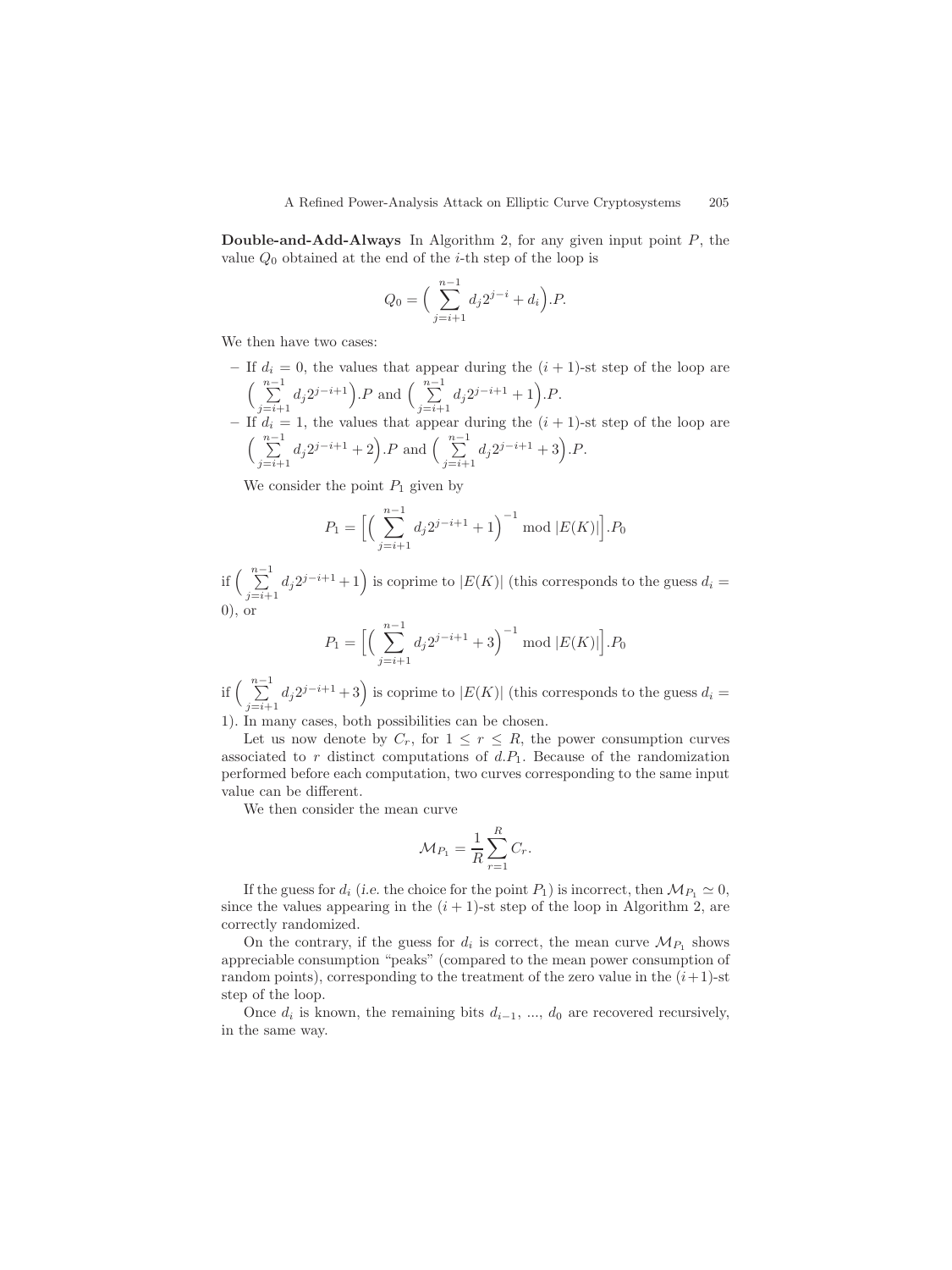**The Montgomery Method** In Algorithm 3, for any given input point P, the values  $Q_0$  and  $Q_1$  obtained at the end of the *i*-th step of the loop are

$$
Q_0 = \left(\sum_{j=i+1}^{n-1} d_j 2^{j-i} + d_i\right).P
$$
  

$$
Q_1 = \left(\sum_{j=i+1}^{n-1} d_j 2^{j-i} + d_i + 1\right).P
$$

We then have two cases:

 $-$  If  $d_i = 0$ , the values that appear during the  $(i + 1)$ -st step of the loop are *<sup>n</sup>*−<sup>1</sup>  $\sum_{j=i+1}^{n-1} d_j 2^{j-i+1} + 1$ . P on the one hand, and  $\Big(\sum_{j=i+1}^{n-1} d_j 2^{j-i+1} + 1\Big)$ .  $\sum_{j=i+1}^{n-1} d_j 2^{j-i+1}$ . *P* or  $\left(\begin{array}{c}n-1\\ \sum\end{array}\right]$  $\sum_{j=i+1}^{n-1} d_j 2^{j-i+1} + 2$ . *P* on the other hand.  $-$  If  $d_i = 1$ , the values that appear during the  $(i + 1)$ -st step of the loop are  $\left(\begin{array}{c}n-1\\ \sum\end{array}\right]$  $\sum_{j=i+1}^{n-1} d_j 2^{j-i+1} + 3$ . P on the one hand, and  $\Big(\sum_{j=i+1}^{n-1} d_j 2^{j-i+1} + 3\Big)$ .  $\sum_{j=i+1}^{n-1} d_j 2^{j-i+1} + 2$ . *P* or  $\left(\begin{array}{c}n-1\\ \sum\end{array}\right]$  $\sum_{j=i+1}^{n-1} d_j 2^{j-i+1} + 4$ . P on the other hand.

We then consider then point  $P_1$  given by

$$
P_1 = \Big[ \Big( \sum_{j=i+1}^{n-1} d_j 2^{j-i+1} + 1 \Big)^{-1} \bmod |E(K)| \Big]. P_0
$$

if 
$$
\left(\sum_{j=i+1}^{n-1} d_j 2^{j-i+1} + 1\right)
$$
 is coprime to  $|E(K)|$  (the guess is  $d_i = 0$ ), or  
\n
$$
P_1 = \Big[\Big(\sum_{j=i+1}^{n-1} d_j 2^{j-i+1} + 3\Big)^{-1} \bmod |E(K)|\Big].P_0
$$

if  $\left( \begin{array}{c} n-1 \\ \sum \end{array} \right)$  $\sum_{j=i+1}^{n-1} d_j 2^{j-i+1} + 3$  is coprime to  $|E(K)|$  (the guess is  $d_i = 1$ ).

The rest of the attack is then exactly the same as for the "Double-andadd-always" method: the bit  $d_i$  is found by power analysis, and the remaining bits  $d_{i-1}, \ldots, d_0$  in the same way.

#### **3.2 Application to Three Usual DPA-Countermeasures**

**Random Projective Coordinates** The basic idea of this method is the following. The computation  $Q = dP$  is performed in projective coordinates. The basepoint  $P = (x, y)$  can be represented by  $(\theta x, \theta y, \theta)$  (*homogeneous* projective coordinates) or  $(\theta^2 x, \theta^3 y, \theta)$  (*Jacobian* projective coordinates) for some  $\theta \in K^*$ .

Thus the computation is performed in 3 steps: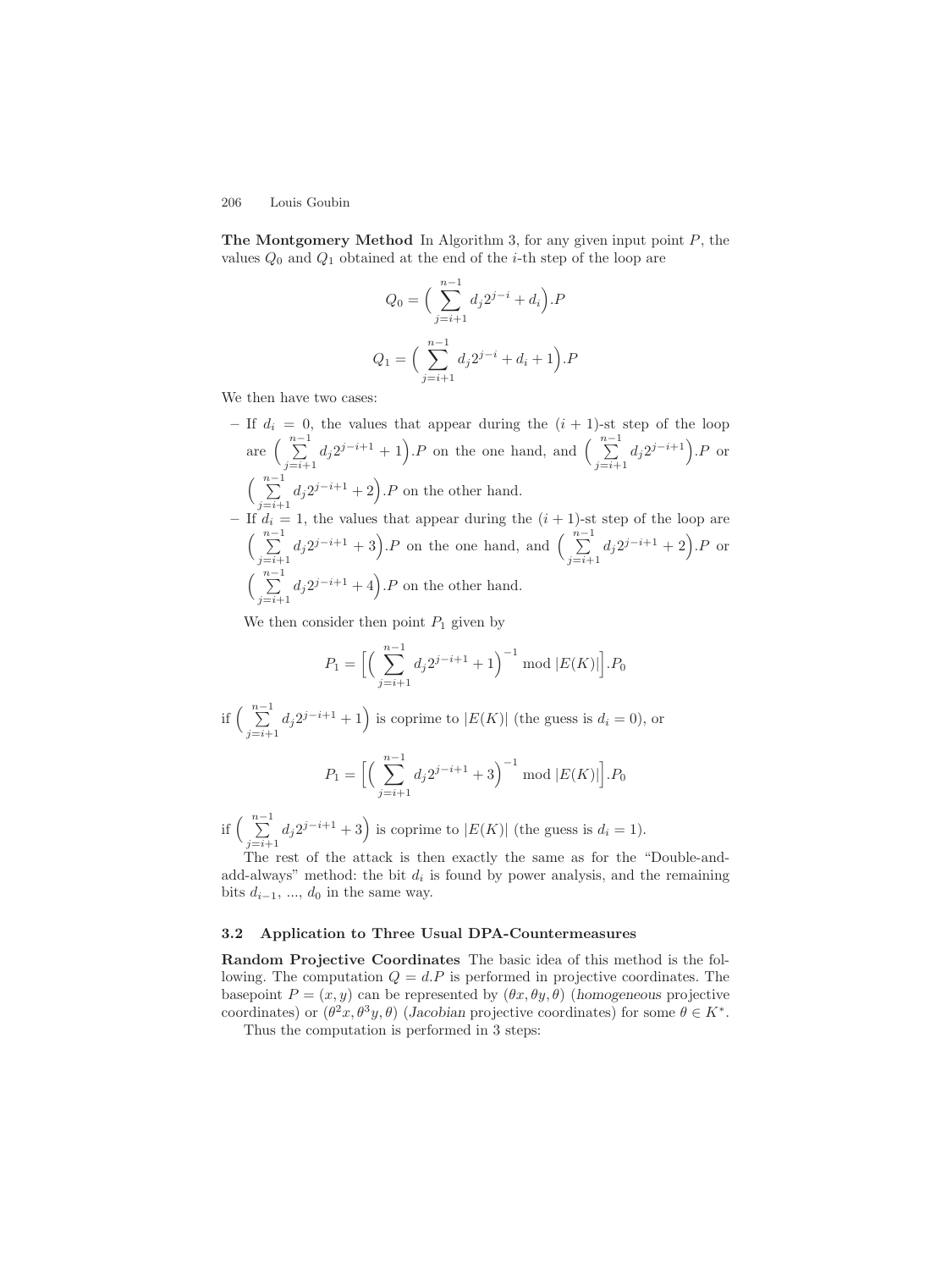- 1. Choose a random  $\theta \in K^*$  and let  $P' = (\theta x, \theta y, \theta)$  (*homogeneous* projective coordinates) or  $P' = (\theta^2 x, \theta^3 y, \theta)$  (*Jacobian* projective coordinates).
- 2. Compute  $Q' = (X', Y', Z') = d.P'.$
- 3. Compute  $Q = (X'/Z', Y'/Z')$  (homogeneous projective coordinates) or  $Q =$  $(X'/Z'^2, Y'/Z'^3)$  (*Jacobian* projective coordinates).

It is easy to see that the "special" point mentioned in section 3.1 remains of the form  $(X, 0, Z)$  or  $(0, Y, Z)$ , whatever the random value  $\theta$  may be. This shows that the above strategy applies.

**Random Elliptic Curve Isomorphisms** This method applies for an elliptic curve  $E: y^2 = x^3 + ax + b$  on a field K of characteristic  $\neq 2, 3$ . For  $P = (x, y)$ , the computation of  $Q = d.P$  is performed as follows:

- 1. Choose a random  $\theta \in K^*$  and let  $P' = (\theta^2 x, \theta^3 y, 1), a' = \theta^{-4}a$  and  $b' = \theta^{-6}b$ .
- 2. Compute  $Q' = (X', Y', Z') = d.P'$  in  $E' : Y^2Z = X^3 + a'XZ^2 + b'Z^3$ (homogeneous projective coordinates).
- 3. Compute  $Q = (\theta^2 X'/Z', \theta^3 Y'/Z').$

A variant consists in computing  $Q' = d.P'$  in  $E' : Y^3 = X^3 + a'XZ^4 +$  $b'Z^6$  (Jacobian projective coordinates). It is easy to see that the "special" point mentioned in section 3.1 remains of the form  $(X, 0, Z)$  or  $(0, Y, Z)$ , whatever the random value  $\theta$  may be. This shows that the strategy of section 3.1 applies again.

**Random Field Isomorphisms** This method applies for an elliptic curve over a field  $K = \text{GF}(2^m) = \text{GF}(2)[X]/\Pi(X)$ , where  $\Pi$  is an irreducible polynomial of degree m over  $GF(2)$ . The idea is that there are many such irreducible polynomials, so that  $K$  can be replaced (randomly) by an isomorphic field  $K'$ . The computation of  $Q = d.P$  is performed as follows:

- 1. Choose a random irreducible polynomial  $\Pi'$  of degree m over  $GF(2)$  and let  $K' = \frac{GF(2)[X]/\Pi'(X)}{F}$ .
- 2. Let  $\varphi$  be the field isomorphism between K and K' and  $P' = \varphi(P)$ .
- 3. Compute  $Q' = d.P' \in K'^2$  in  $E_{/K'}$ .
- 4. Compute  $\hat{Q} = \varphi^{-1}(Q') \in K^2$ .

Again, the "special" point mentioned in section 3.1 remains of the form  $(x, 0)$ or  $(0, y)$  (with the usual representation of the zero value), whatever the random polynomial  $\Pi'$  may be, so that the strategy of section 3.1 also applies.

## **4 Practical Applications**

# **4.1 Computation of the "Special" Point**

**Special Points (0***, y***)** For a non-singular binary elliptic curve, whose reduced Weierstraß form is  $E : y^2 + xy = x^3 + ax^2 + b$  over  $K = \text{GF}(2^m)$ , we can choose  $P_0 = (0, b^{2^{m-1}})$  as the "special" point.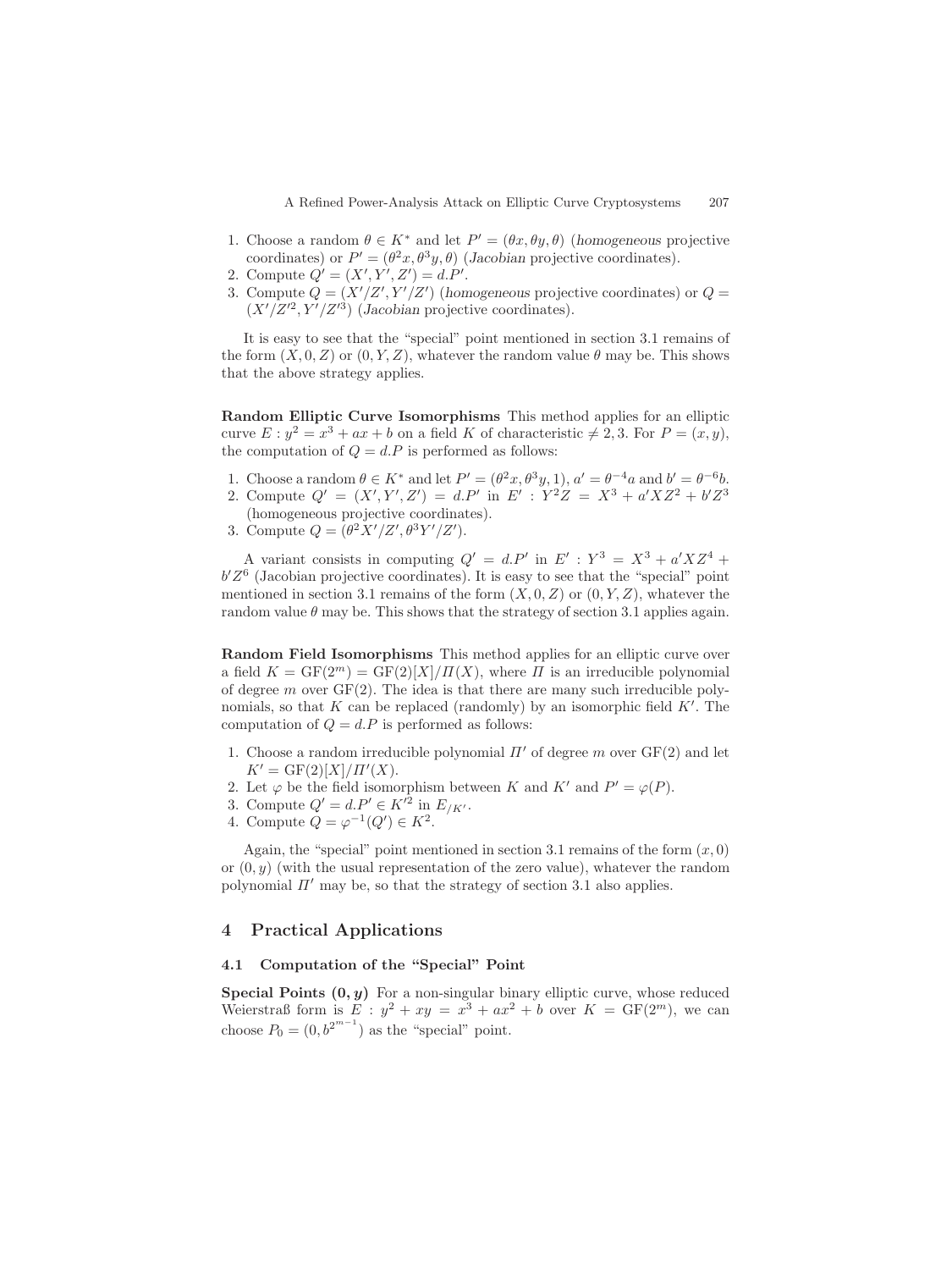<span id="page-9-1"></span>For an elliptic curve  $E : y^2 = x^3 + ax + b$  over a prime field  $K = \text{GF}(p)$  $(p > 3)$ , a special point of the form  $(0, y)$  exists if and only if b is a quadratic residue modulo p, *i.e.*  $\left(\frac{b}{p}\right) = 1$ , where  $\left(\frac{b}{p}\right)$  is the Legendre symbol.

Among the standardized curves over a prime field satisfying the condition are: four curves proposed in FIPS 186-2 [\[24\]](#page-11-16), the basic curve (curve number 7) proposed in WTLS [\[31\]](#page-12-2), the seven curves proposed in ANSI X9.62 [\[2\]](#page-10-8) (Annex J5), and two curves proposed in the working draft ISO/IEC 15946-4 [\[11\]](#page-10-10) (Annexes A2.1 and A3.1). Only one curve of FIPS 186-2 (P224) and four curves of ISO/IEC [1](#page-9-0)5946-4 (Annexes A1.1<sup>1</sup>, A4.1, A5.1 and A6.1) have no special point  $(0, y)$ .

**Special Points**  $(x, 0)$  For an elliptic curve  $E: y^2 = x^3 + ax + b$  over a prime field  $K = GF(p)$   $(p > 3)$ , a special point of the form  $(x, 0)$  exists if and only if the equation  $x^3 + ax + b = 0$  has at least one root  $\alpha$  in K.

Note that  $P_0 = (\alpha, 0)$  is then a point of order 2 in  $E(K)$ . At first glance, it may seem that the strategy of section 3.1 fails, because  $P_1$  does not depend on the guess made on  $d_i$  ( $P_1$  is always equal to  $P_0$ ). However, the successive values of Q that appear during Algorithm 2, for  $i = n - 2, ..., 0$  are either  $\mathcal O$ (if  $d_i = 0$ ) or P (if  $d_i = 1$ ). Therefore the mean curve  $\mathcal{M}_{P_1}$  shows in fact many peaks: for instance if Algorithm 2 is applied, with random homogeneous projective coordinates, the chip instructions manipulating  $\mathcal{O} = (0, \theta, 0)$  are likely to create 2 such peaks (one for each 0), whereas the instructions manipulating  $(\theta x, 0, \theta)$  are likely to create only 1 peak. This allows the attacker to recover all the bits  $d_i$  of the secret exponent  $d$  with only one application of the strategy of 3.1.

<span id="page-9-0"></span>Some particular classes of curves automatically have such points of order 2. As mentioned in section 2.1, for all Montgomery-form elliptic curves,  $(0,0)$  is of order 2: its double is  $\mathcal{O} = (0, 1, 0)$ . For the Hessian form, all  $(x, x)$  are of order 2: their double is  $\mathcal{O} = (-1, 1, 0)$ .

# **4.2 Cardinality of the Elliptic Curve**

Another condition for our strategy of attack to work is the fact that at least one of the values  $\begin{pmatrix} n-1 \\ \sum \end{pmatrix}$  $\sum_{j=i+1}^{n-1} d_j 2^{j-i+1} + 1$  and  $\left(\sum_{j=i+1}^{n-1} d_j 2^{j-i+1} + 1\right)$  $\sum_{j=i+1}^{n-1} d_j 2^{j-i+1} + 3$  is coprime to  $|E(K)|$ .

Over a prime field, FIPS 186-2 [\[24\]](#page-11-16) or SECG [\[30\]](#page-12-1) recommend to use elliptic curves of prime cardinality, and binary curves of cardinality  $2q$  or  $4q$  (q prime). All the curves proposed by WTLS  $[31]$  and ISO/IEC 15946-4  $[11]$  have cardinality q, 2q, 4q, 6q (q prime). It is also true for most of the curves of ANSI X9.62 [\[2\]](#page-10-8).

This shows that the condition above is true for most standardized elliptic curves.

<sup>&</sup>lt;sup>1</sup> This curve however has a point of order 2, hence a special point  $(x, 0)$ .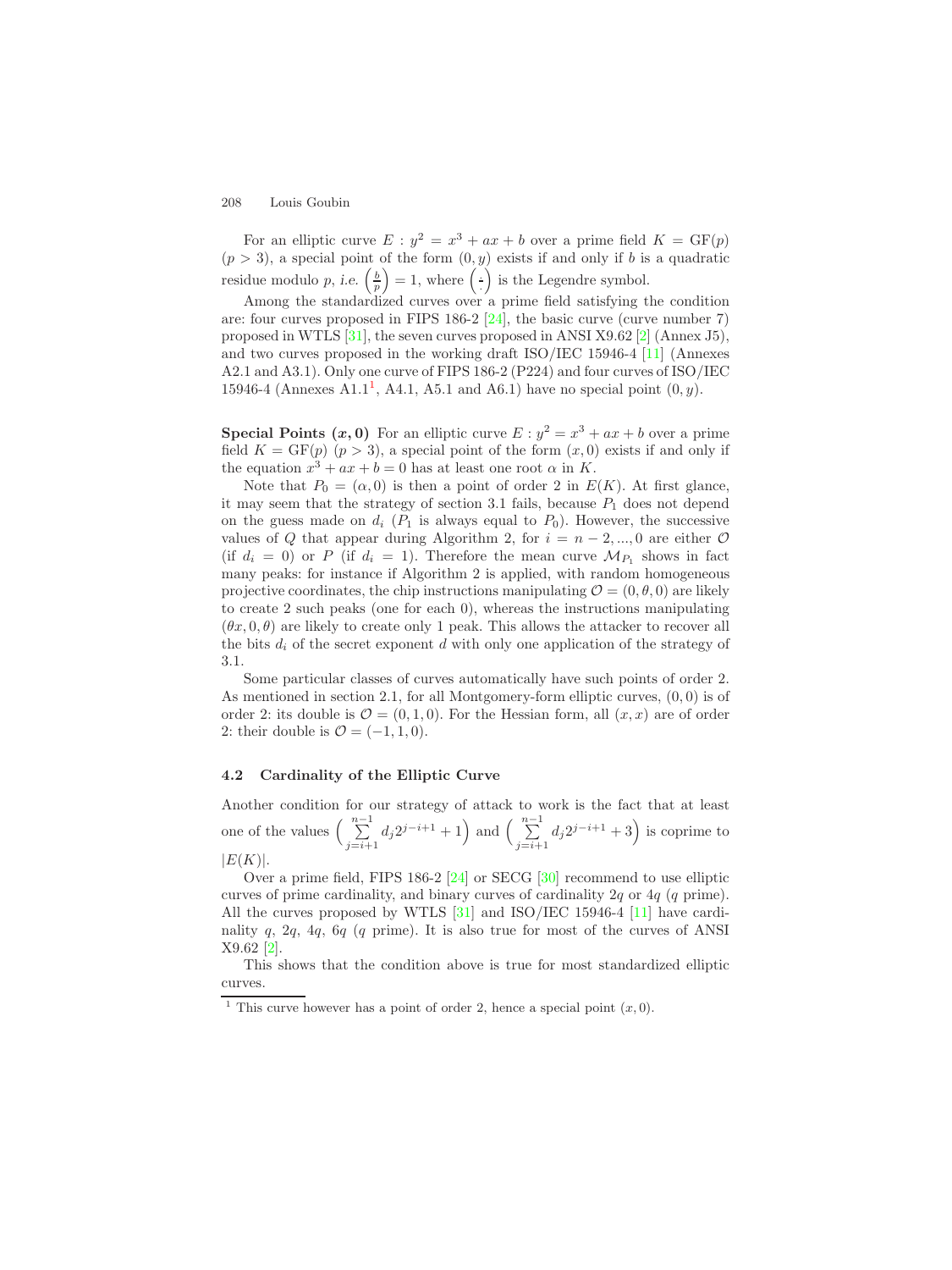# **5 Conclusion**

This attack we present here shows that the problem of randomizing the basepoint may be more difficult than expected and that "standard" techniques for securing the "scalar multiplication" primitive still have to be improved. Evaluating the performances of secure implementations of elliptic curve cryptosystems will require to take those improvements into account. The results of this paper also highlight the necessity to choose a message blinding method (before entering the "scalar multiplication" primitive) that prevents an attacker from choosing the messages.

# <span id="page-10-8"></span><span id="page-10-1"></span>**References**

- <span id="page-10-6"></span>[1] G. B. Agnew, R. C. Mullin, S. A. Vanstone, *An Implementation of Elliptic Curve Cryptosystems over* **F**2<sup>155</sup> . IEEE Journal on Selected Areas in Communications, vol. 11, n. 5, pp 804-813, 1993. [200,](#page-1-0) [204](#page-5-0)
- <span id="page-10-3"></span>[2] ANSI X9.62, Public Key Cryptography for the Financial Services Industry, *The Elliptic Curve Digital Signature Algorithm (ECDSA)*, 1999. [201,](#page-2-0) [208](#page-9-1)
- [3] A. Bellezza, *Countermeasures against Side-Channel Attacks for Elliptic Curve Cryptosystems*. IACR, Cryptology ePrint Archive, 2001/103, 2001. Available from http://eprint.iacr.org/2001/103/ [200,](#page-1-0) [201](#page-2-0)
- <span id="page-10-5"></span>[4] E. Brier, M. Joye, *WeierstraßElliptic Curves and Side-Channel Attacks*. In Proceedings of PKC'2002, LNCS 2274, pp. 335-345, Springer-Verlag, 2002. [200,](#page-1-0) [201,](#page-2-0) [204](#page-5-0)
- <span id="page-10-11"></span>[5] C. Clavier, M. Joye, *Universal Exponentiation Algorithm – A First Step towards Provable SPA-Resistance*. In Proceedings of CHES'2001, LNCS 2162, pp. 300-308, Springer-Verlag, 2001. [200](#page-1-0)
- <span id="page-10-0"></span>[6] H. Cohen, A. Miyaji, T. Ono, *Efficient Elliptic Curve Exponentiation Using Mixed Coordinates*. In Proceedings of ASIACRYPT'98, LNCS 1514, pp. 51-65, Springer-Verlag, 1998. [201](#page-2-0)
- <span id="page-10-4"></span>[7] J.-S. Coron, *Resistance Against Differential Power Analysis for Elliptic Curve Cryptosystems*. In Proceedings of CHES'99, LNCS 1717, pp. 292-302, Springer-Verlag, 1999. [200,](#page-1-0) [201,](#page-2-0) [203](#page-4-0)
- <span id="page-10-7"></span>[8] W. Fischer, C. Giraud, E. W. Knudsen, J.-P. Seifert, *Parallel Scalar Multiplication on General Elliptic Curves over* **F***<sup>p</sup> hedged against Non-Differential Side-Channel Attacks*. IACR, Cryptology ePrint Archive, 2002/007, 2002. Available from http://eprint.iacr.org/2002/007/ [200,](#page-1-0) [204](#page-5-0)
- <span id="page-10-9"></span>[9] M. A. Hasan, *Power analysis attacks and algorithmic approaches to their countermeasures for Koblitz curve cryptosystems*. In Proceedings of CHES'2000, LNCS 1965, pp. 93-108, Springer-Verlag, 2000. [200](#page-1-0)
- <span id="page-10-10"></span>[10] IEEE P1363, *Standard Specifications for Public-Key Cryptography*, 2000. Available from http://groupe.ieee.org/groups/1363/ [201](#page-2-0)
- <span id="page-10-2"></span>[11] ISO/IEC 15946-4, *Information technology - Security techniques – Cryptographic techniques based on elliptic curves - Part 4: Digital signatures giving message recovery*. Working Draft, JTC 1/SC 27, December 28th, 2001. [201,](#page-2-0) [208](#page-9-1)
- [12] T. Izu, T. Takagi, *A Fast Parallel Elliptic Curve Multiplication Resistant against Side Channel Attacks*. In Proceedings of PKC'2002, LNCS 2274, pp. 280-296, Springer-Verlag, 2002. [200,](#page-1-0) [201,](#page-2-0) [203,](#page-4-0) [204](#page-5-0)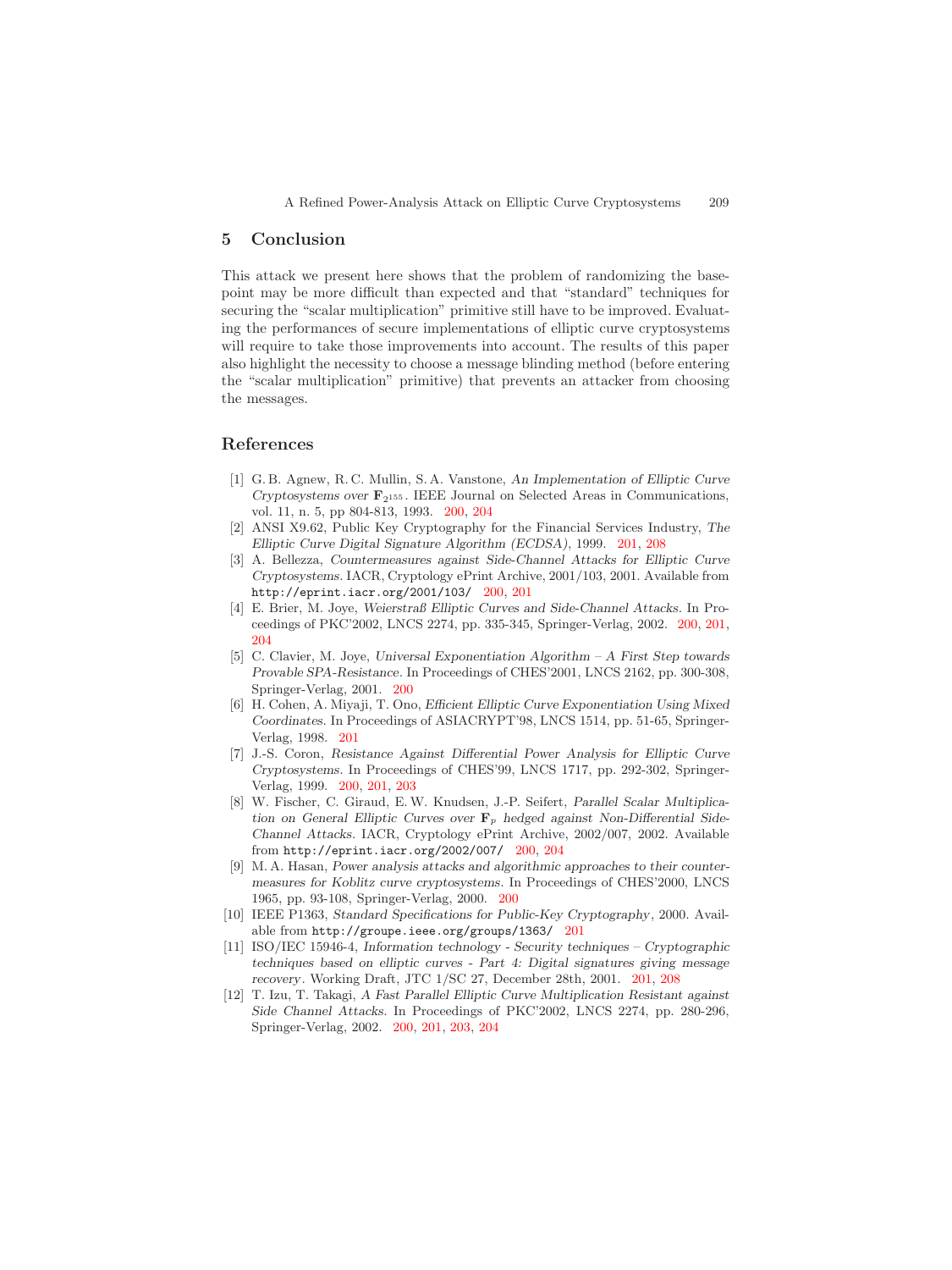- <span id="page-11-14"></span><span id="page-11-12"></span>210 Louis Goubin
- [13] M. Joye, J.-J. Quisquater, *Hessian Elliptic Curves and Side-Channel Attacks*. In Proceedings of CHES'2001, LNCS 2162, pp. 412-420, Springer-Verlag, 2001. [200,](#page-1-0) [202](#page-3-0)
- <span id="page-11-2"></span><span id="page-11-1"></span>[14] M. Joye, C. Tymen, *Protections against Differential Analysis for Elliptic Curve Cryptography – An Algebraic Approach*. In Proceedings of CHES'2001, LNCS 2162, pp. 377-390, Springer-Verlag, 2001. [200,](#page-1-0) [201](#page-2-0)
- <span id="page-11-3"></span>[15] N. Koblitz, *Elliptic curve cryptosystems*. Mathematics of Computation, Vol. 48, pp. 203-209, 1987. [199](#page-0-0)
- <span id="page-11-13"></span>[16] P. Kocher, J. Jaffe, B. Jun, *Introduction to Differential Power Analysis and Related Attacks*. Technical Report, Cryptography Research Inc., 1998. Available from http://www.cryptography.com/dpa/technical/index.html [200](#page-1-0)
- <span id="page-11-8"></span>[17] P. Kocher, J. Jaffe, B. Jun, *Differential Power Analysis*. In Proceedings of CRYPTO'99, LNCS 1666, pp. 388-397, Springer-Verlag, 1999. [200](#page-1-0)
- [18] P.-Y. Liardet, N. P. Smart, *Preventing SPA/DPA in ECC system using the Jacobi Form*. In Proceedings of CHES'2001, LNCS 2162, pp. 401-411, Springer-Verlag, 2001. [200](#page-1-0)
- <span id="page-11-4"></span>[19] J. L´opez, R. Dahab, *Fast Multiplication on Elliptic Curves over GF*(2*<sup>m</sup>*) *without Precomputation*. In Proceedings of CHES'99, LNCS 1717, pp. 316-327, Springer-Verlag, 1999. [200,](#page-1-0) [204](#page-5-0)
- <span id="page-11-10"></span><span id="page-11-0"></span>[20 ] T. S. Messerges, E. A. Dabbish, R. H. Sloan, *Power Analysis Attacks of Modular Exponentiation in Smartcards*. In Proceedings of CHES'99, pp. 144-157, Springer-Verlag, 1999. [200](#page-1-0)
- <span id="page-11-5"></span>[21] V. Miller, *Uses of elliptic curves in cryptography*. In Proceedings of CRYPTO'85, LNCS 218, pp. 417-426, Springer-Verlag, 1986. [199](#page-0-0)
- [22] B. Möller, *Securing Elliptic Curve Point Multiplication against Side-Channel Attacks*. In Proceedings of ISC'2001, LNCS 2200, pp. 324-334, Springer-Verlag, 2001. [200,](#page-1-0) [204](#page-5-0)
- <span id="page-11-16"></span>[23] P. L. Montgomery, *Speeding the Pollard and Elliptic Curve Methods for Factorizations*. Mathematics of Computation, vol. 48, pp. 243-264, 1987. [200,](#page-1-0) [202,](#page-3-0) [204](#page-5-0)
- <span id="page-11-6"></span>[24] National Institute of Standards and Technology (NIST), *Recommended Elliptic Curves for Federal Government Use*. In the appendix of FIPS 186-2, available from http://csrc.nist.gov/publications/fips/fips186-2/fips186-2.pdf [201,](#page-2-0) [208](#page-9-1)
- <span id="page-11-15"></span>[25] K. Okeya, H. Kurumatani, K. Sakurai, *Elliptic Curve with the Montgomery Form and their cryptographic Applications*. In Proceedings of PKC'2000, LNCS 1751, pp. 238-257, Springer-Verlag, 2000. [200,](#page-1-0) [204](#page-5-0)
- <span id="page-11-7"></span>[26] K. Okeya, K. Miyazaki, K. Sakurai, *A Fast Scalar Multiplication Method with Randomized Projective Coordinates on a Montgomery-form Elliptic Curve Secure against Side Channel Attacks*. In Pre-proceedings of ICICS'2001, pp. 475-486, 2001. [201](#page-2-0)
- <span id="page-11-9"></span>[27] K. Okeya, K. Sakurai, *Power Analysis Breaks Elliptic Curve Cryptosystem even Secure against the Timing Attack*. In Proceedings of INDOCRYPT'2000, LNCS 1977, pp. 178-190, Springer-Verlag, 2000. [200,](#page-1-0) [202,](#page-3-0) [204](#page-5-0)
- <span id="page-11-11"></span>[28] K. Okeya, K. Sakurai, *Efficient Elliptic Curve Cryptosystems from a Scalar Multiplication Algorithm with Recovery of the y-coordinate on a Montgomery-form Elliptic Curve*. In Proceedings of CHES'2001, LNCS 2162, pp. 126-141, Springer-Verlag, 2001. [200,](#page-1-0) [204](#page-5-0)
- [29] N. P. Smart, *The Hessian Form of an Elliptic Curve*. In Proceedings of CHES'2001, LNCS 2162, pp. 118-125, Springer-Verlag, 2001. [200,](#page-1-0) [202](#page-3-0)